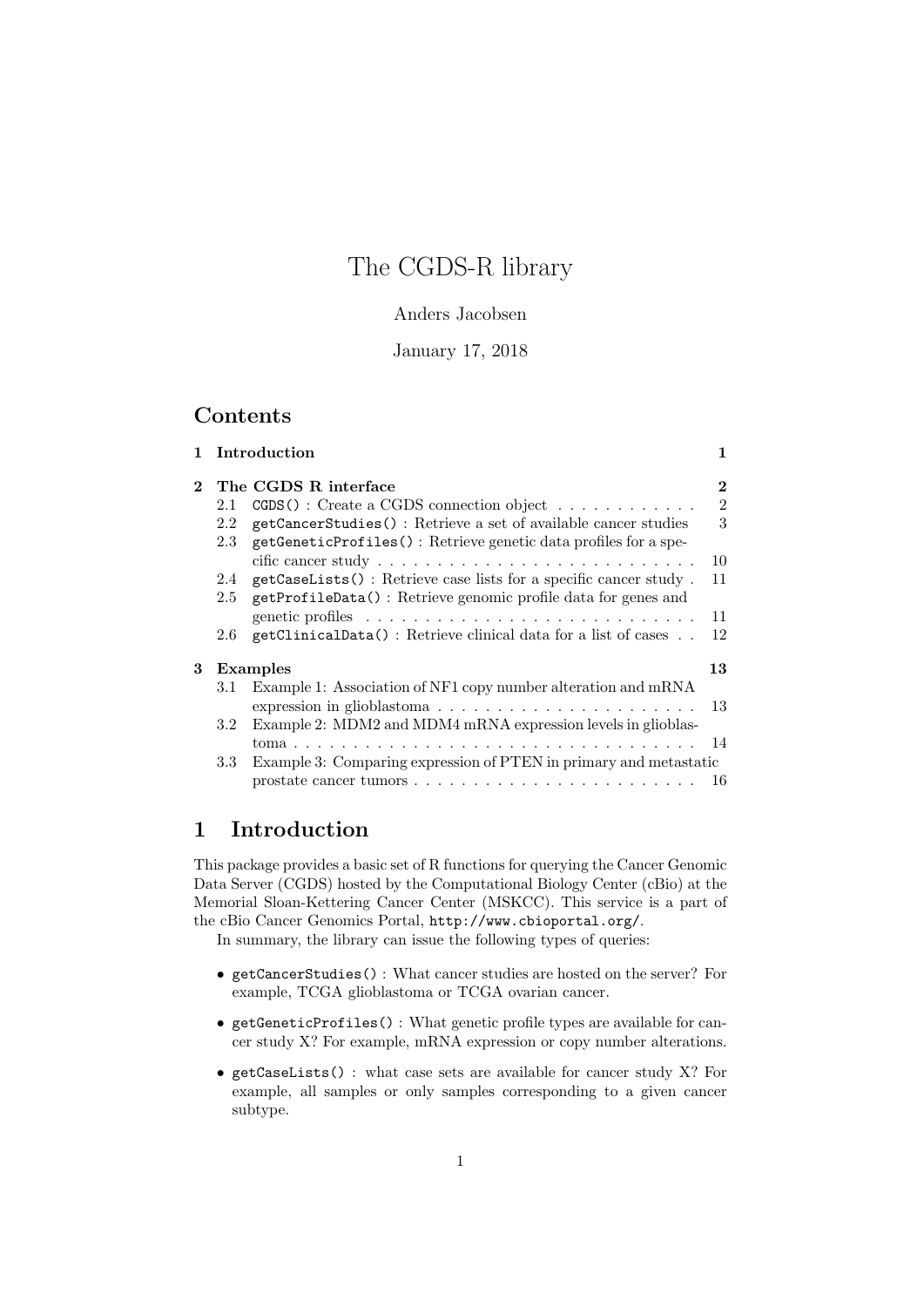- getProfileData(): Retrieve slices of genomic data. For example, a client can retrieve all mutation data for PTEN and EGFR in TCGA glioblastoma.
- getClinicalData(): Retrieve clinical data (e.g. patient survival time and age) for a given cancer study and list of cases.

Each of these functions will be briefly described in the following sections. The last part of this document includes some concrete examples of how to access and plot the data.

The purpose of this document is to give the reader a quick overview of the cgdsr package. Please refer to the corresponding R manual pages for a more detailed explanation of arguments and output for each function.

## 2 The CGDS R interface

#### 2.1 CGDS() : Create a CGDS connection object

Initially, we will establish a connection to the public CGDS server hosted by Memorial Sloan-Kettering Cancer Center. The function for creating a CGDS connection object requires the URL of the CGDS server service, in this case http://www.cbioportal.org/, as an argument.

```
> library(cgdsr)
> # Create CGDS object
> mycgds = CGDS("http://www.cbioportal.org/")
```
The variable mycgds is now a CGDS connection object pointing at the URL for the public CGDS server. This connection object must be included as an argument to all subsequent interface calls. Optionally, we can now perform a set of simple tests of the data returned from the CGDS connection object using the test function:

```
> # Test the CGDS endpoint URL using a few simple API tests
> test(mycgds)
```

```
getCancerStudies... OK
getCaseLists (1/2) ... OK
getCaseLists (2/2) ... OK
getGeneticProfiles (1/2) ... OK
getGeneticProfiles (2/2) ... OK
getClinicalData (1/1) ... OK
getProfileData (1/6) ... OK
getProfileData (2/6) ... OK
getProfileData (3/6) ... OK
getProfileData (4/6) ... OK
getProfileData (5/6) ... OK
getProfileData (6/6) ... OK
```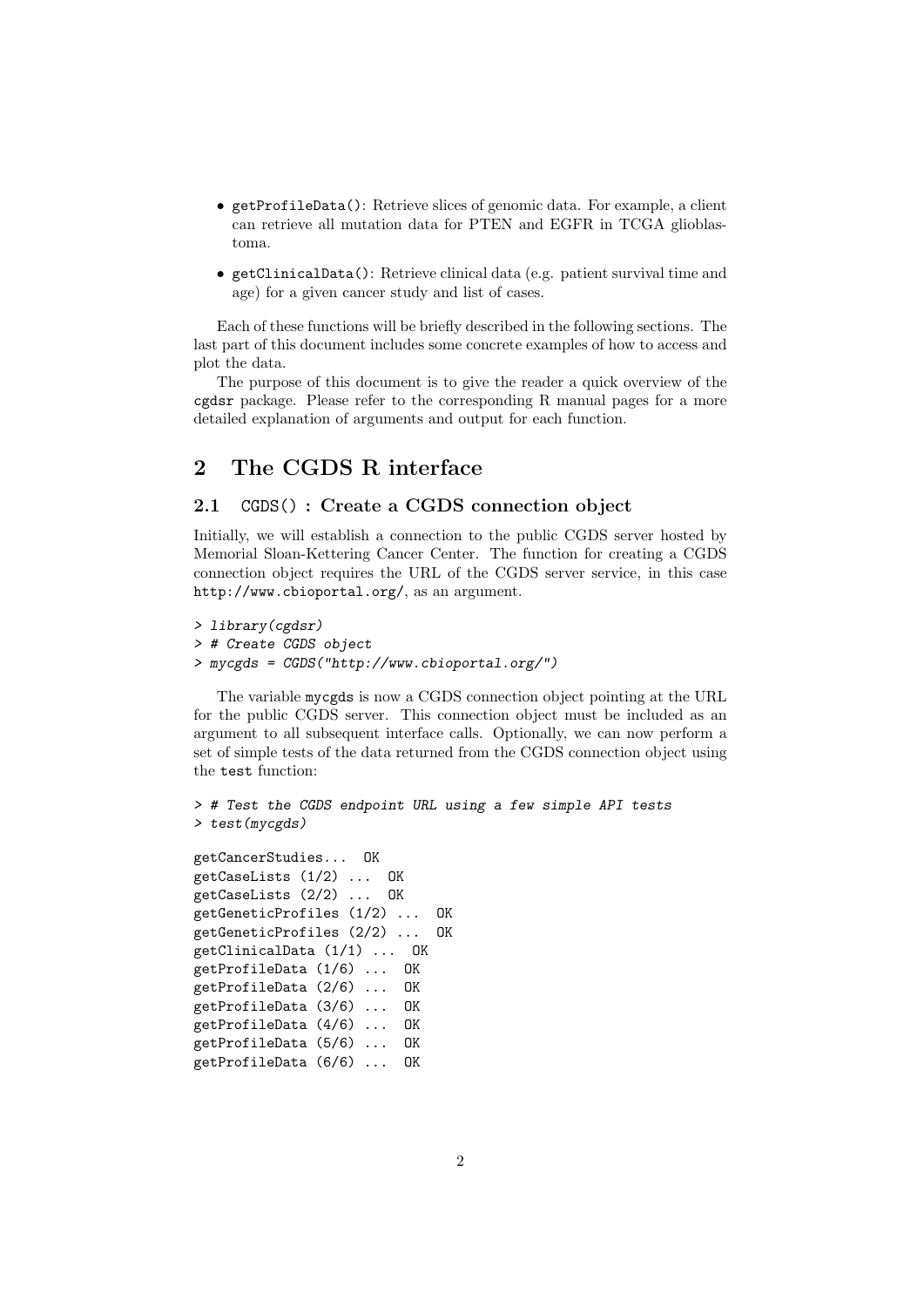### 2.2 getCancerStudies() : Retrieve a set of available cancer studies

Having created a CGDS connection object, we can now retrieve a data frame with available cancer studies using the getCancerStudies function:

```
> # Get list of cancer studies at server
> getCancerStudies(mycgds)[,c(1,2)]
```

|                | cancer_study_id              |  |
|----------------|------------------------------|--|
| 1              | paac_jhu_2014                |  |
| $\overline{2}$ | laml_tcga_pub                |  |
| 3              | laml_tcga                    |  |
| $\overline{4}$ | acyc_fmi_2014                |  |
| 5              | acyc_mda_2015                |  |
| 6              | acyc_mskcc_2013              |  |
| 7              | acyc_sanger_2013             |  |
| 8              | acbc_mskcc_2015              |  |
| 9              | acc_tcga                     |  |
| 10             | ampca_bcm_2016               |  |
| 11             | blca_mskcc_solit_2014        |  |
| 12             | blca_mskcc_solit_2012        |  |
| 13             | blca_plasmacytoid_mskcc_2016 |  |
| 14             | blca_bgi                     |  |
| 15             | blca_dfarber_mskcc_2014      |  |
| 16             |                              |  |
| 17             | blca_tcga_pub                |  |
| 18             | blca_tcga                    |  |
| 19             | lgg_tcga                     |  |
| 20             | brca_metabric<br>brca_bccrc  |  |
| 21             | brca_broad                   |  |
| 22             | brca_sanger                  |  |
| 23             | brca_tcga_pub2015            |  |
| 24             | brca_tcga_pub                |  |
| 25             | brca_tcga                    |  |
| 26             | brca_bccrc_xenograft_2014    |  |
| 27             | cellline_ccle_broad          |  |
| 28             |                              |  |
|                | cesc_tcga                    |  |
| 29             | chol_nccs_2013               |  |
| 30             | chol_nus_2012                |  |
| 31             | chol_tcga                    |  |
| 32             | 1cll_broad_2013              |  |
| 33             | cll_iuopa_2015               |  |
| 34             | ccrcc_utokyo_2013            |  |
| 35             | coadread_dfci_2016           |  |
| 36             | coadread_genentech           |  |
| 37             | coadread_tcga_pub            |  |
| 38             | coadread_tcga                |  |
| 39             | coadread_mskcc               |  |
| 40             | ctcl_columbia_2015           |  |
| 41             | cscc_dfarber_2015            |  |
|                |                              |  |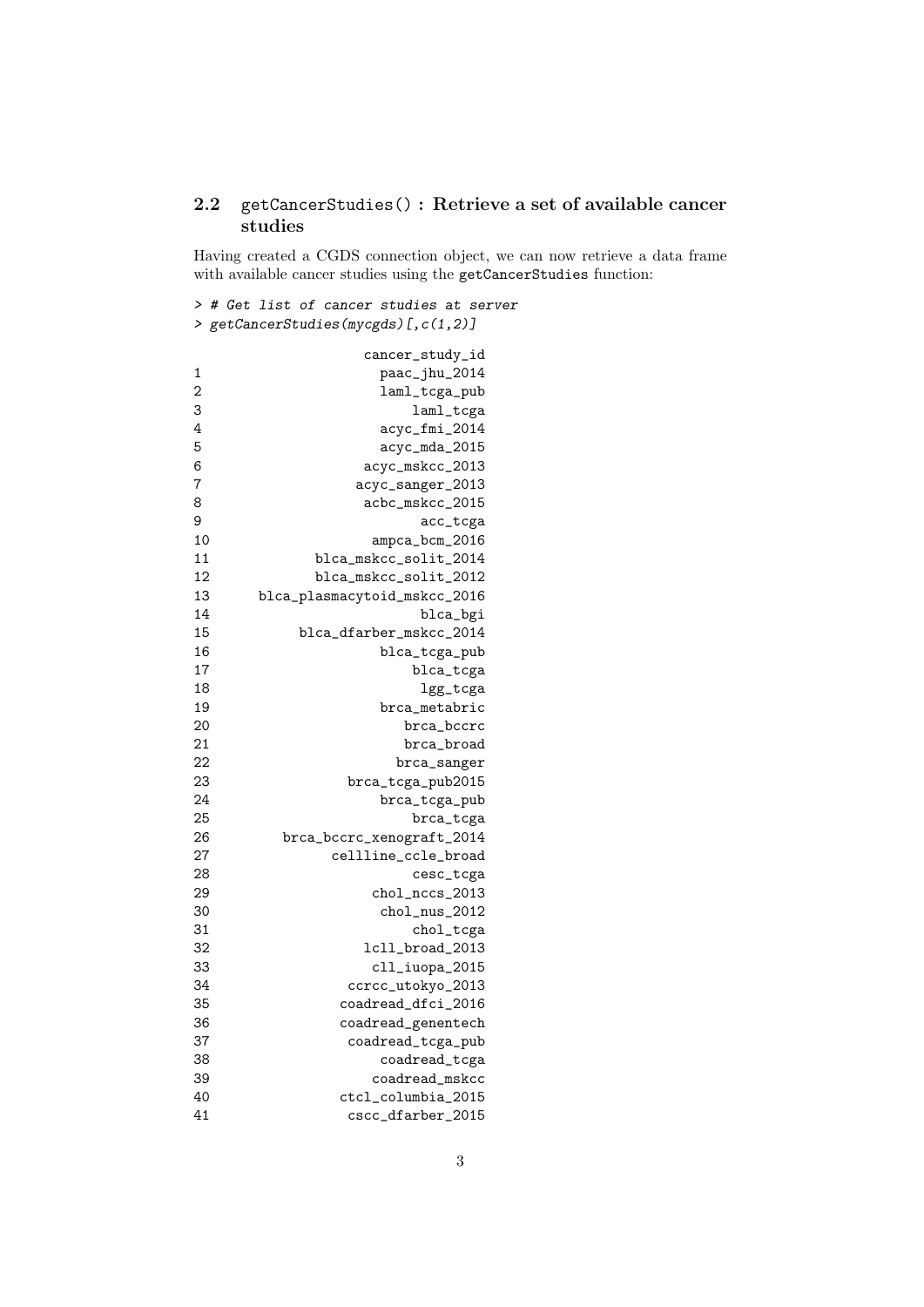| 42       | pact_jhu_2011       |
|----------|---------------------|
| 43       | desm_broad_2015     |
| 44       | dlbc_broad_2012     |
| 45       | esca_broad          |
| 46       | esca_tcga           |
| 47       | escc_icgc           |
| 48       | escc_ucla_2014      |
| 49       | es_iocurie_2014     |
| 50       | gbc_shanghai_2014   |
| 51       | egc_tmucih_2015     |
| 52       | nsclc_unito_2016    |
| 53       | prad_cpcg_2017      |
| 54       | gct_msk_2016        |
| 55       | gbm_tcga_pub2013    |
| 56       | gbm_tcga_pub        |
| 57       | gbm_tcga            |
| 58       | hnsc_broad          |
| 59       | hnsc_jhu            |
| 60       | hnsc_tcga_pub       |
| 61       | hnsc_tcga           |
| 62       | liad_inserm_fr_2014 |
| 63       | hcc_inserm_fr_2015  |
| 64       | all_stjude_2013     |
| 65       | all_stjude_2015     |
| 66       | panet_shanghai_2013 |
| 67       | chol_jhu_2013       |
| 68       | kich_tcga_pub       |
| 69       | kich_tcga           |
| 70       | kirc_bgi            |
| 71       | kirc_tcga_pub       |
| 72       | kirc_tcga           |
| 73       |                     |
|          | kirp_tcga           |
| 74<br>75 | lihc_amc_prv        |
|          | lihc_riken          |
| 76       | lihc_tcga           |
| 77       | lgg_ucsf_2014       |
| 78       | luad_broad          |
| 79       | luad_mskcc_2015     |
| 80       | luad_tcga_pub       |
| 81       | luad_tcga           |
| 82       | luad_tsp            |
| 83       | lusc_tcga_pub       |
| 84       | lusc_tcga           |
| 85       | dlbc_tcga           |
| 86       | msk_impact_2017     |
| 87       | $lung_msk_2017$     |
| 88       | prad_mskcc_2017     |
| 89       | mpnst_mskcc         |
| 90       | plmeso_nyu_2015     |
| 91       | mcl_idibips_2013    |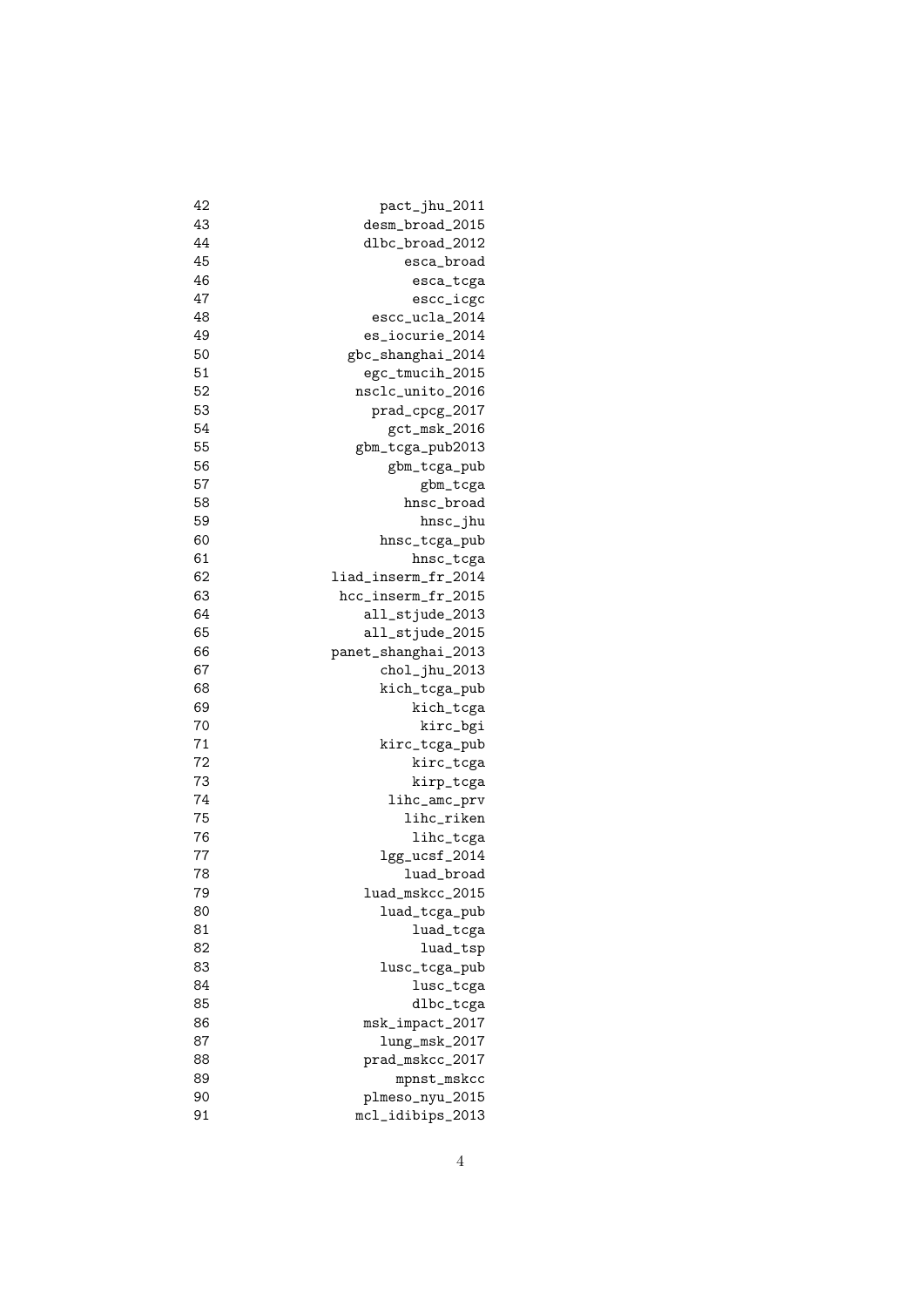| 92  | mbl_broad_2012                   |
|-----|----------------------------------|
| 93  | $mbl\_icgc$                      |
| 94  | mbl_pcgp                         |
| 95  | mbl_sickkids_2016                |
| 96  | skcm_broad_dfarber               |
| 97  | lgggbm_tcga_pub                  |
| 98  | meso_tcga                        |
| 99  | prad_su2c_2015                   |
| 100 | mm_broad                         |
| 101 | ccrcc_irc_2014                   |
| 102 | brca_igr_2015                    |
| 103 | mds_tokyo_2011                   |
| 104 | cellline_nci60                   |
| 105 | odg_msk_2017                     |
| 106 | npc_nusingapore                  |
| 107 |                                  |
|     | nbl_amc_2012                     |
| 108 | nbl_ucologne_2015                |
| 109 | nepc_wcm_2016                    |
| 110 | skcm_vanderbilt_mskcc_2015       |
| 111 | hnsc_mdanderson_2013             |
| 112 | ov_tcga_pub                      |
| 113 | ov_tcga                          |
| 114 | mel_tsam_liang_2017              |
| 115 | nsclc_tcga_broad_2016            |
| 116 | paad_icgc                        |
| 117 | paad_qcmg_uq_2016                |
| 118 | paad_tcga                        |
| 119 | paad_utsw_2015                   |
| 120 | panet_jhu_2011                   |
| 121 | thca_tcga_pub                    |
| 122 | es_dfarber_broad_2014            |
| 123 | pcpg_tcga                        |
| 124 | thyroid_mskcc_2016               |
| 125 | pcnsl_mayo_2015                  |
| 126 | prad_broad_2013                  |
| 127 | prad_broad                       |
| 128 | prad_fhcrc                       |
| 129 | prad_mskcc                       |
| 130 | prad_tcga_pub                    |
| 131 | prad_tcga                        |
| 132 | prad_mskcc_2014                  |
| 133 | prad_mskcc_cheny1_organoids_2014 |
| 134 | prad_mich                        |
| 135 | hnc_mskcc_2016                   |
|     |                                  |
| 136 | nccrcc_genentech_2014            |
| 137 | $rms\_nih_2014$                  |
| 138 | sarc_mskcc                       |
| 139 | sarc_tcga                        |
| 140 | skcm_broad                       |
| 141 | skcm_tcga                        |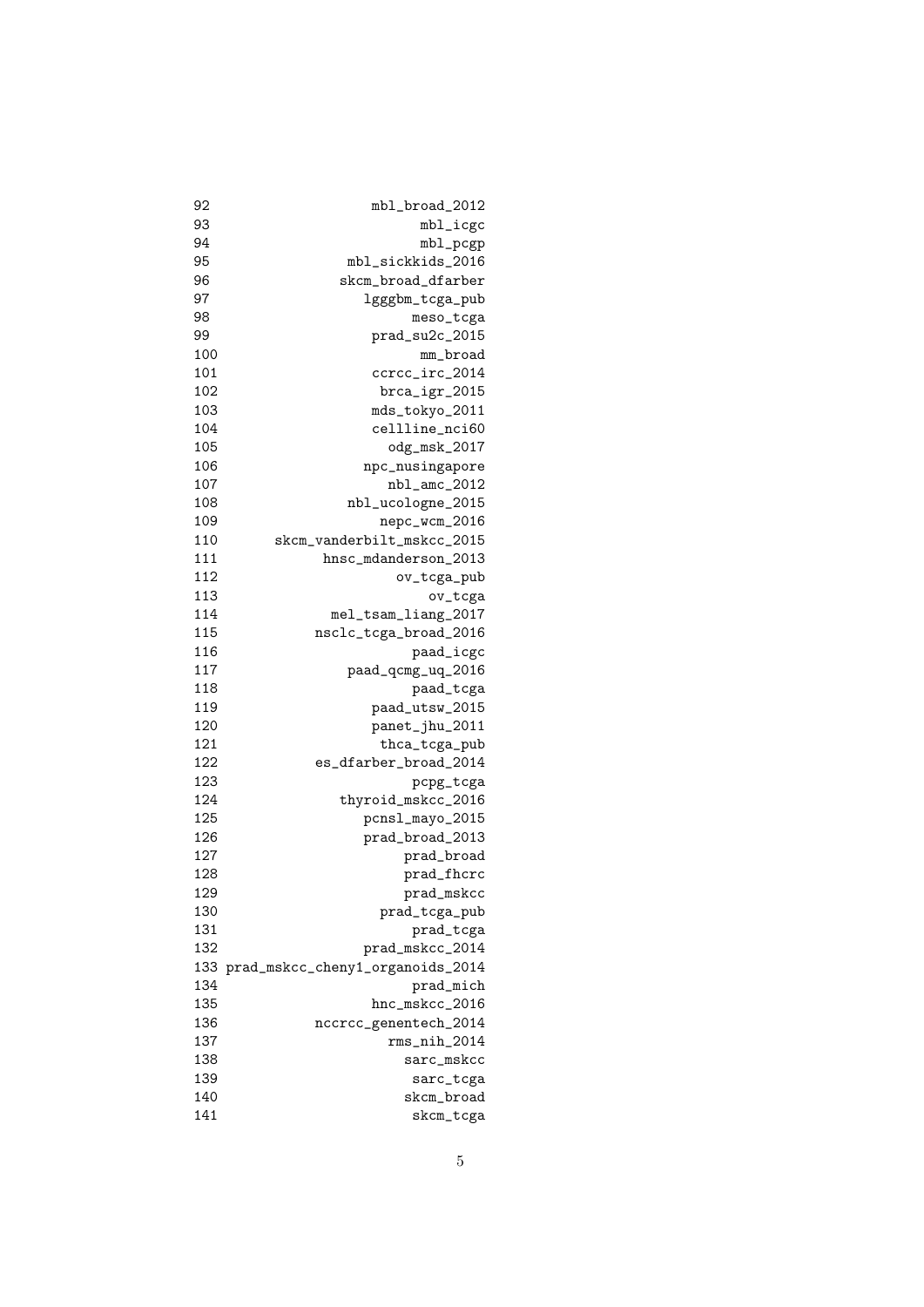| 142              | skcm_yale                  |                                             |
|------------------|----------------------------|---------------------------------------------|
| 143              | scco_mskcc                 |                                             |
| 144              | sclc_clcgp                 |                                             |
| 145              | sclc_jhu                   |                                             |
| 146              | sclc_ucologne_2015         |                                             |
| 147              | stad_pfizer_uhongkong      |                                             |
| 148              | stad_tcga_pub              |                                             |
| 149              | stad_tcga                  |                                             |
| 150              | stad_utokyo                |                                             |
| 151              | stad_uhongkong             |                                             |
| 152              | stes_tcga_pub              |                                             |
| 153              | egc_msk_2017               |                                             |
|                  |                            |                                             |
| 154<br>155       | urcc_mskcc_2016            |                                             |
| 156              | $crc_msk_2018$             |                                             |
|                  | utuc_mskcc_2013            |                                             |
| 157              | tgct_tcga                  |                                             |
| 158              | brca_mbcproject_wagle_2017 |                                             |
| 159              | tet_nci_2014               |                                             |
| 160              | thym_tcga                  |                                             |
| 161              | thca_tcga                  |                                             |
| 162              | $ucs_jhu_2014$             |                                             |
| 163              | ucs_tcga                   |                                             |
| 164              | ucec_tcga_pub              |                                             |
| 165              | ucec_tcga                  |                                             |
| 166              | uvm_tcga                   |                                             |
| 167              | panet_arcnet_2017          |                                             |
| 168              | skcm_ucla_2016             |                                             |
| 169              | past_dkfz_heidelberg_2013  |                                             |
|                  |                            |                                             |
| $\mathbf{1}$     |                            | Acinar Cell Carcinoma of the Pancreas (Joh  |
| $\boldsymbol{2}$ |                            | Acute Myeloid                               |
| 3                |                            | Acute Myeloid Le                            |
| 4                |                            | Adenoid Cystic Carcinoma (F)                |
| 5                |                            | Adenoid Cystic Carcinoma (1                 |
| 6                |                            | Adenoid Cystic Carcino                      |
| $\overline{7}$   |                            | Adenoid Cystic Carcin                       |
| 8                |                            | Adenoid Cystic Carcinoma of the Brea        |
| 9                |                            | Adrenocortical Car                          |
| 10               |                            | Ampullary Carcinoma (Baylor College of Me   |
| 11               |                            | Bladder Can                                 |
| 12               |                            | Bladde:                                     |
| 13               |                            | Bladder Cancer, Plasmacytoid Varia          |
| 14               |                            | Bladder Urothelial Carci                    |
| 15               |                            | Bladder Urothelial Carcinoma (Dana Farber & |
| 16               |                            | Bladder Urothelial Car                      |
| 17               |                            | Bladder Urothelial Car                      |
| 18               |                            | Brain Lower Grade                           |
| 19               |                            | Breast Cancer (METABRIC, Natu               |
| 20               |                            | Breast Invasive Carcinoma (Brit             |
| 21               |                            | Breast Invasive Carc                        |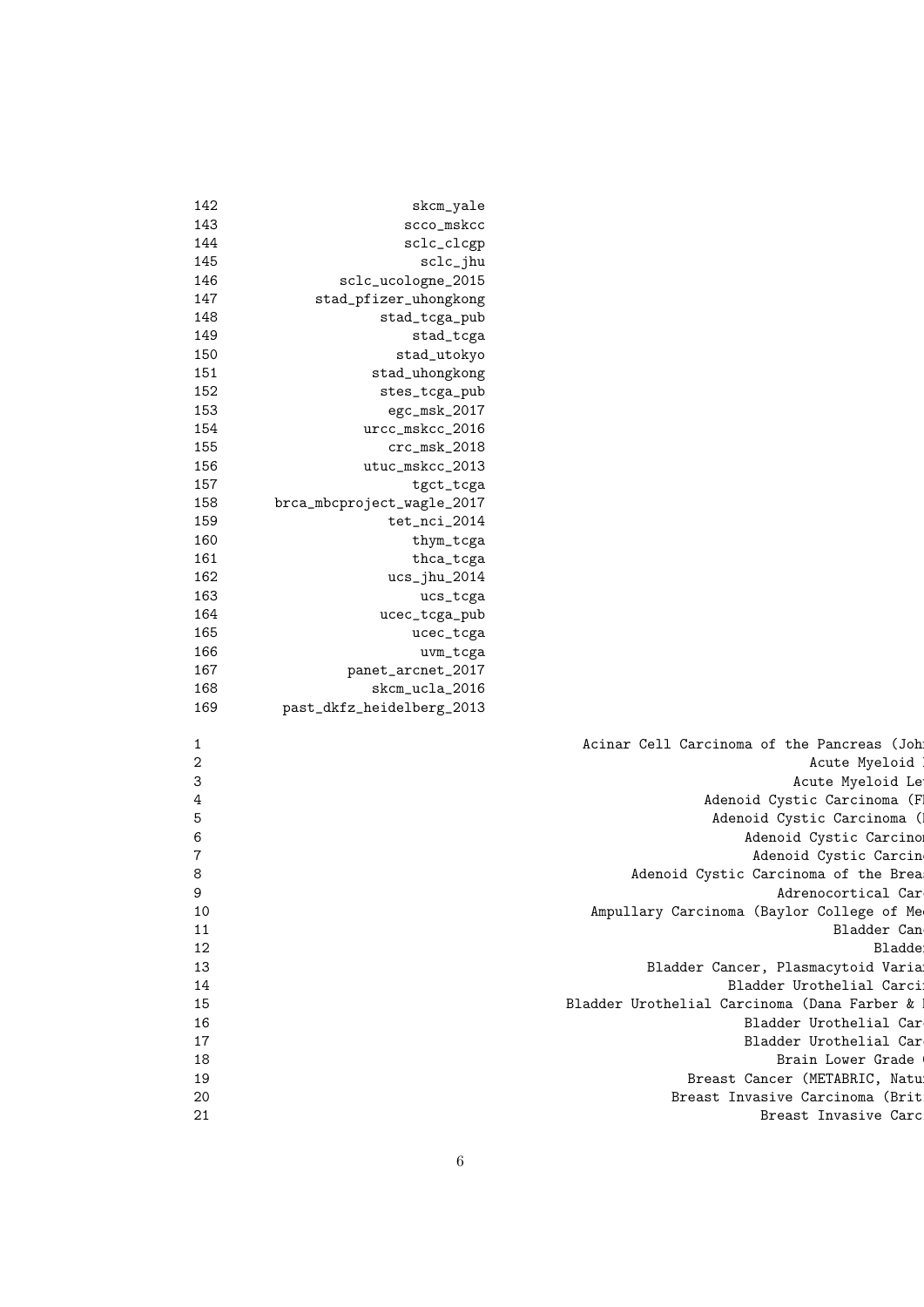| 22 | Breast Invasive Carci                                                 |
|----|-----------------------------------------------------------------------|
| 23 | Breast Invasive C                                                     |
| 24 | Breast Invasive Car                                                   |
| 25 | Breast Invasive Car                                                   |
| 26 | Breast cancer patient xenografts (Brit                                |
| 27 | Cancer Cell Line Encyclopedia (No                                     |
| 28 | Cervical Squamous Cell Carcinoma and Endocervical Adenocar            |
| 29 | Cholangiocarcinoma (National Cancer Centre of                         |
| 30 | Cholangiocarcinoma (National University of                            |
| 31 | Cholangiocar                                                          |
| 32 | Chronic Lymphocytic L                                                 |
| 33 | Chronic Lymphocytic Leu                                               |
| 34 | Clear Cell Renal Cell Carcinoma                                       |
| 35 | Colorectal Adenocarcinoma                                             |
| 36 | Colorectal Adenocarcinom                                              |
| 37 | Colorectal Adenocar                                                   |
| 38 | Colorectal Adenocar                                                   |
| 39 | Colorectal Adenocarcinoma Triplets                                    |
| 40 | Cutaneous T Cell Lymphoma (C                                          |
| 41 | Cutaneous squamous cell carcinoma (D)                                 |
| 42 | Cystic Tumor of the Pancreas                                          |
| 43 | Desmoplastic Melanoma (Broad                                          |
| 44 | Diffuse Large B-Cell L                                                |
| 45 | Esophageal Adenocarcino                                               |
| 46 | Esophageal Car                                                        |
| 47 | Esophageal Squamous Cell Car                                          |
| 48 | Esophageal Squamous Cell Carcin                                       |
| 49 | Ewing Sarcoma (Institut                                               |
| 50 | Gallbladder Carcinoma                                                 |
| 51 | Gastric Adenocar                                                      |
| 52 | Genetic Characterization of NSCLC young adult patients ( University o |
| 53 | Genomic Hallmarks of Prostate Adenocarcino                            |
| 54 | Genomic Profile of Patients with Advanced Germ Ce                     |
| 55 | Glio                                                                  |
| 56 | Gliobl                                                                |
| 57 | Glioblastoma Mult                                                     |
| 58 | Head and Neck Squamous Cell Carci                                     |
| 59 | Head and Neck Squamous Cell Carcinoma (Jo!                            |
| 60 | Head and Neck Squamous Cell Car                                       |
| 61 | Head and Neck Squamous Cell Car                                       |
| 62 | Hepatocellular Adenoma                                                |
| 63 | Hepatocellular Carcinoma                                              |
| 64 | Hypodiploid Acute Lymphoid Leukemia                                   |
| 65 |                                                                       |
|    | Infant MLL-Rearranged Acute Lymphoblastic Leukemia<br>Insulinoma (    |
| 66 |                                                                       |
| 67 | Intrahepatic Cholangiocarcinoma (Johns Hopkins U                      |
| 68 | Kidney Chromophob                                                     |
| 69 | Kidney Chrom                                                          |
| 70 | Kidney Renal Clear Cell Carci                                         |
| 71 | Kidney Renal Clear Cell Car                                           |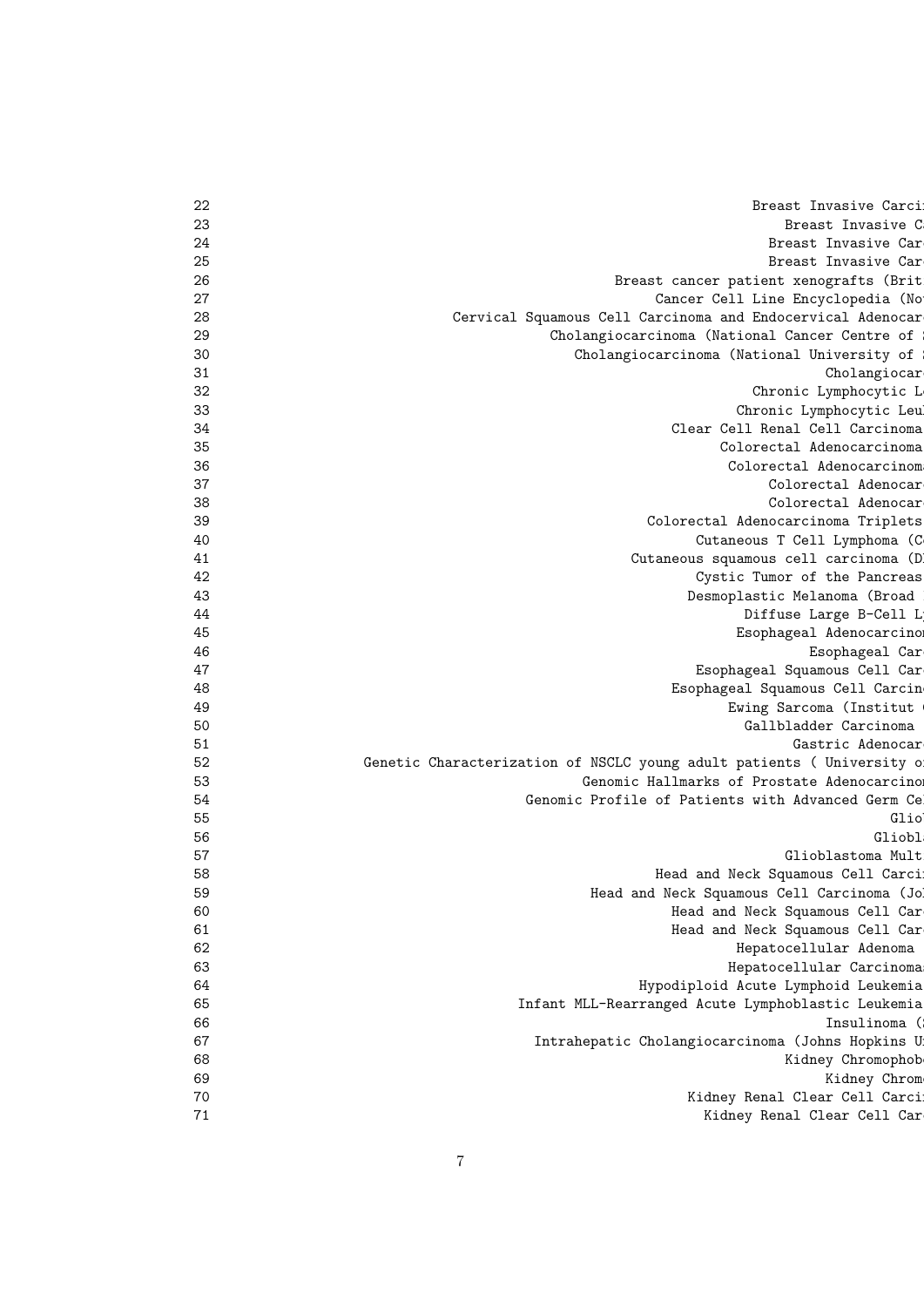| 72  | Kidney Renal Clear Cell Car                                                                |
|-----|--------------------------------------------------------------------------------------------|
| 73  | Kidney Renal Papillary Cell Car                                                            |
| 74  | Liver Hepatocellular Carcin                                                                |
| 75  | Liver Hepatocellular Carcino                                                               |
| 76  | Liver Hepatocellular Car                                                                   |
| 77  | Low-Grade Gli                                                                              |
| 78  | Lung Adenocal                                                                              |
| 79  | Lung A                                                                                     |
| 80  | Lung Adenocar                                                                              |
| 81  | Lung Adenocar                                                                              |
| 82  | Lung Adenocal                                                                              |
| 83  | Lung Squamous Cell Car                                                                     |
| 84  | Lung Squamous Cell Car                                                                     |
| 85  | Lymphoid Neoplasm Diffuse Large B-cell Lyn                                                 |
| 86  | MSK-IMPACT Clinical Sequencing Col                                                         |
| 87  | MSK-IMPACT Clinical Sequencing Cohort for Non-Small Cell Cancer (M                         |
| 88  | MSK-IMPACT Clinical Sequencing Cohort in Prostate Cancer (MSK, JC                          |
| 89  | Malignant Peripheral Nerve Sheath Tum                                                      |
| 90  | Malignant Pleural Mesotheli                                                                |
| 91  | Mantle Cell Lym                                                                            |
| 92  | Medullobla                                                                                 |
| 93  | Medullobl                                                                                  |
| 94  | Medullobl                                                                                  |
| 95  | Medulloblasto                                                                              |
| 96  | Melanoma (Broad                                                                            |
| 97  | Merged Cohort of LGG                                                                       |
| 98  | Mesoth                                                                                     |
| 99  | Metastatic Prostate Cancer, SU2C/PCF Dream Team (R                                         |
| 100 | Multiple Myeloma                                                                           |
| 101 | Multiregion Sequencing of Clear Cell Renal Cell Carci                                      |
| 102 |                                                                                            |
|     | Mutational profiles of metastatic br                                                       |
| 103 | Myelodysp<br>NCI-60 Cell Lin                                                               |
| 104 |                                                                                            |
| 105 | NGS in Anaplastic Oligodendroglioma and Anaplastic Oligoastrocytomas tumo                  |
| 106 | Nasopharyngeal Carcinoma (                                                                 |
| 107 | Neuroblastoma (Al                                                                          |
| 108 | Neuroblasto                                                                                |
| 109 | Neuroendocrine Prostate Cancer (                                                           |
|     | 110 Next generation sequencing (NGS) of pre-treatment metastatic melanoma samples (MSK, JC |
| 111 | Oral Squamous Cell Carcinoma (MD And                                                       |
| 112 | Ovarian Serous Cystadenocar                                                                |
| 113 | Ovarian Serous Cystadenocar                                                                |
| 114 | Paired-exome sequencing of acral melanor                                                   |
| 115 | Pan-Lung Can                                                                               |
| 116 | Pancreatic Adenocar                                                                        |
| 117 | Pancreatic Adenocar                                                                        |
| 118 | Pancreatic Adenocar                                                                        |
| 119 | Pancreatic Canc                                                                            |
| 120 | Pancreatic Neuroendocrine Tumors (Johns Hopkins                                            |
| 121 | Papillary Thyroid C                                                                        |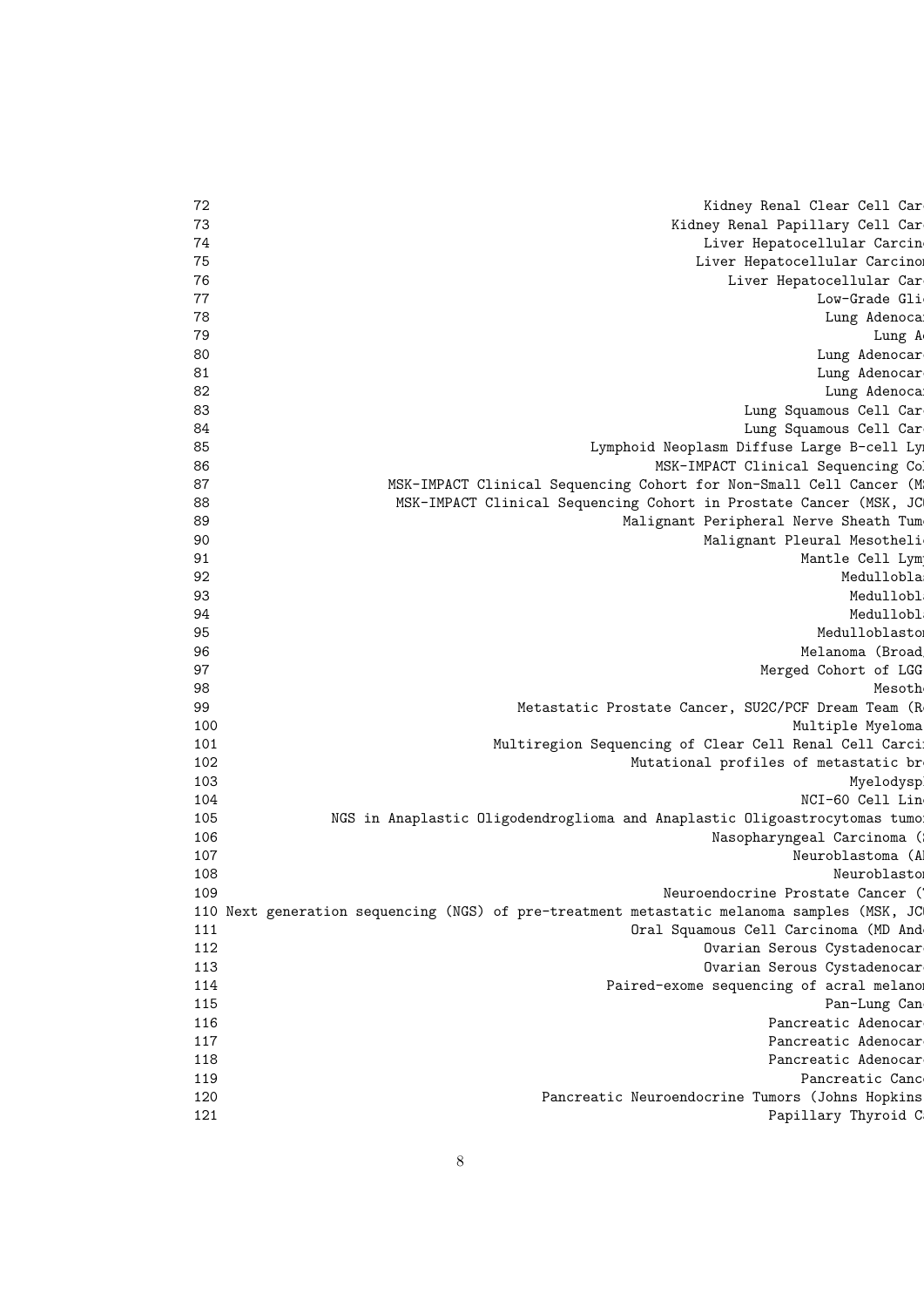| 122 | Pediatric Ewing Sarcoma                                                              |
|-----|--------------------------------------------------------------------------------------|
| 123 | Pheochromocytoma and Paragan                                                         |
| 124 | Poorly-Differentiated and Anaplastic Thyroid                                         |
| 125 | Primary Central Nervous System Lymphoma (Mayo Cli                                    |
| 126 | Prostate Adenocarcinoma                                                              |
| 127 | Prostate Adenocarcinoma (Broad                                                       |
| 128 | Prostate Adenocarcinoma (Fred Hut                                                    |
| 129 | Prostate Adenocarcinoma                                                              |
| 130 | Prostate Adenoc                                                                      |
| 131 | Prostate Adenocar                                                                    |
| 132 | Prostate Adenocarcinoma CN.                                                          |
| 133 | Prostate Adenocarcinoma Or                                                           |
| 134 | Prostate Adenocarcinoma, Metastat                                                    |
| 135 | Recurrent and Metastatic Head & Neck Cance                                           |
| 136 | Renal Non-Clear Cell Carcinoma (                                                     |
| 137 | Rhabdomyosarcoma                                                                     |
| 138 | Sarcoma (MS)                                                                         |
| 139 | S.                                                                                   |
| 140 | Skin Cutaneous M                                                                     |
| 141 | Skin Cutaneous Me                                                                    |
| 142 | Skin Cutaneous Melan                                                                 |
| 143 | Small Cell Carcinoma of the Ova                                                      |
| 144 | Small Cell Lung Canc                                                                 |
| 145 | Small Cell Lung Cancer (John                                                         |
| 146 | Small Cell Lung Cance                                                                |
| 147 | Stomach Adenocarcinoma (Pfize)                                                       |
| 148 | Stomach Adenocar                                                                     |
| 149 | Stomach Adenocar                                                                     |
| 150 | Stomach Adenocarcinoma                                                               |
| 151 | Stomach Adenocarci                                                                   |
| 152 | TCGA data for Esophagus-Stomach C                                                    |
| 153 | Targeted Sequencing of 341 samples from metastatic esophagogastric cancer patients ( |
| 154 | Targeted gene sequencing in 62 high-grade primary Unclassified Renal Cell Ca         |
| 155 | Targeted sequencing of 1134 samples from metastatic colorectal cancer sampl          |
| 156 | Targeted sequencing of upper tract urothelial cancer sa                              |
| 157 | Testicular Germ Cell                                                                 |
| 158 | The Metastatic Breast Cancer Project (1)                                             |
| 159 | Thymic Epithelial Tu                                                                 |
| 160 | T.                                                                                   |
| 161 | Thyroid Car                                                                          |
| 162 | Uterine Carcinosarcoma (Johns Hopkins Un                                             |
| 163 | Uterine Carcinos                                                                     |
| 164 | Uterine Corpus Endometrial Car                                                       |
| 165 | Uterine Corpus Endometrial Car                                                       |
| 166 | Uveal Me                                                                             |
| 167 | Whole-Genome Sequencing of Pancreatic Neuroendoc                                     |
| 168 | Whole-exome sequences (WES) of pretreatment melanom                                  |
| 169 | Whole-genome sequencing of pilocytic astrocytoma                                     |
|     |                                                                                      |

Here we are only showing the first two columns, the cancer study ID and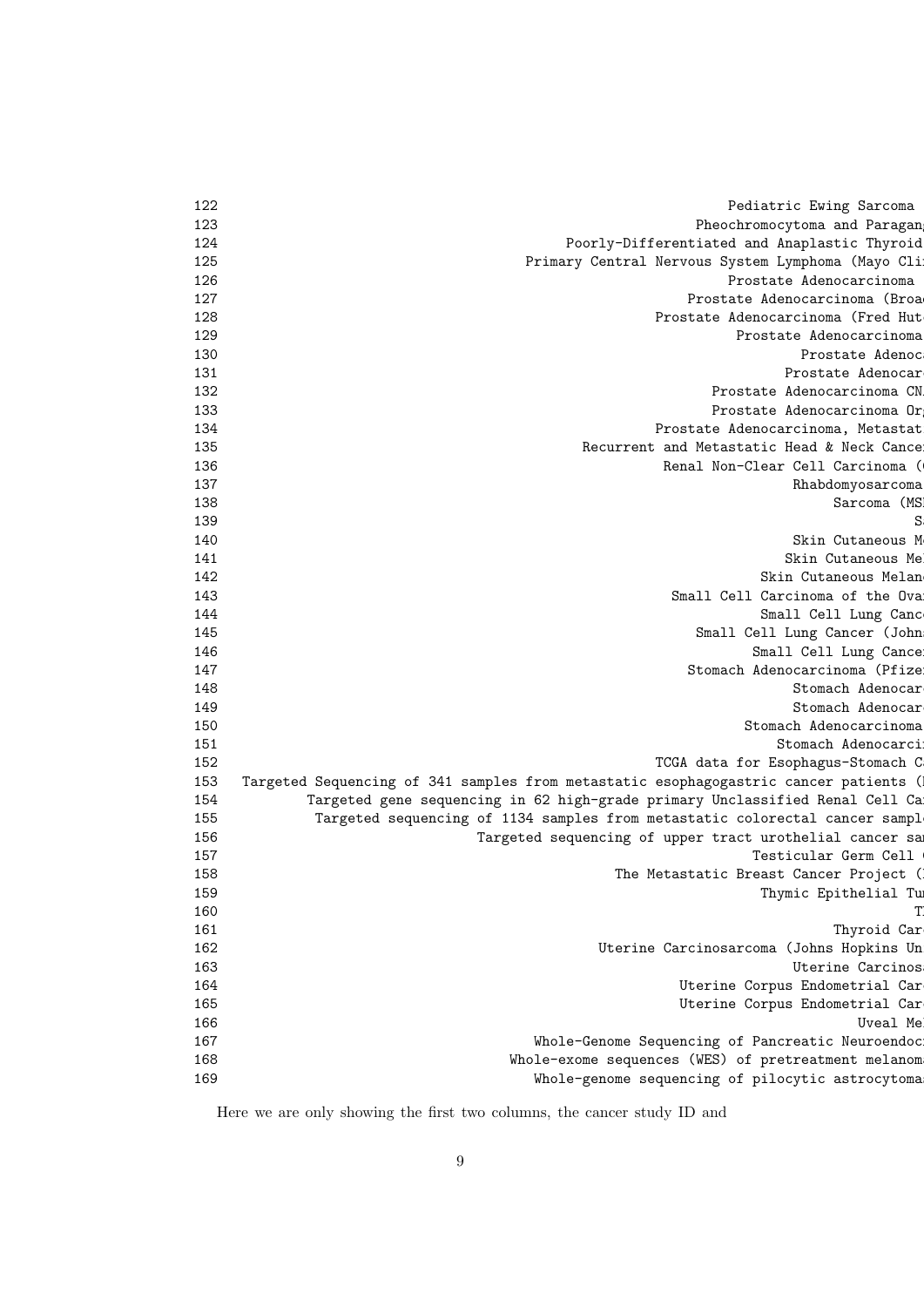short name, of the result data frame. There is also a third column, a longer description of the cancer study. The cancer study ID must be used in subsequent interface calls to retrieve case lists and genetic data profiles (see below).

### 2.3 getGeneticProfiles() : Retrieve genetic data profiles for a specific cancer study

This function queries the CGDS API and returns the available genetic profiles, e.g. mutation or copy number profiles, stored about a specific cancer study. Below we list the current genetic profiles for the TCGA glioblastoma cancer study:

```
> getGeneticProfiles(mycgds,'gbm_tcga')[,c(1:2)]
```

|                | genetic_profile_id                              |  |  |
|----------------|-------------------------------------------------|--|--|
| 1              | gbm_tcga_rppa                                   |  |  |
| $\overline{2}$ | gbm_tcga_rppa_Zscores                           |  |  |
| 3              | gbm_tcga_gistic                                 |  |  |
| 4              | gbm_tcga_mrna_U133                              |  |  |
| 5              | gbm_tcga_mrna_U133_Zscores                      |  |  |
| 6              | gbm_tcga_mrna                                   |  |  |
| 7              | gbm_tcga_mrna_median_Zscores                    |  |  |
| 8              | gbm_tcga_rna_seq_v2_mrna                        |  |  |
| 9              | gbm_tcga_rna_seq_v2_mrna_median_Zscores         |  |  |
| 10             | gbm_tcga_linear_CNA                             |  |  |
| 11             | gbm_tcga_methylation_hm27                       |  |  |
| 12             | gbm_tcga_methylation_hm450                      |  |  |
| 13             | gbm_tcga_mutations                              |  |  |
|                | genetic_profile_name                            |  |  |
| 1              | Protein expression (RPPA)                       |  |  |
| $\overline{2}$ | Protein expression Z-scores (RPPA)              |  |  |
| 3              | Putative copy-number alterations from GISTIC    |  |  |
| 4              | mRNA expression (U133 microarray only)          |  |  |
| 5              | mRNA Expression z-Scores (U133 microarray only) |  |  |
| 6              | mRNA expression (microarray)                    |  |  |
| 7              | mRNA Expression z-Scores (microarray)           |  |  |
| 8              | mRNA expression (RNA Seq V2 RSEM)               |  |  |
| 9              | mRNA Expression z-Scores (RNA Seq V2 RSEM)      |  |  |
| 10             | Relative linear copy-number values              |  |  |
| 11             | Methylation (HM27)                              |  |  |
| 12             | Methylation (HM450)                             |  |  |
| 13             | Mutations                                       |  |  |

Here we are only listing the first two columns, genetic profile ID and short name, of the resulting data frame. Please refer to the R manual pages for a more extended specification of the arguments and output.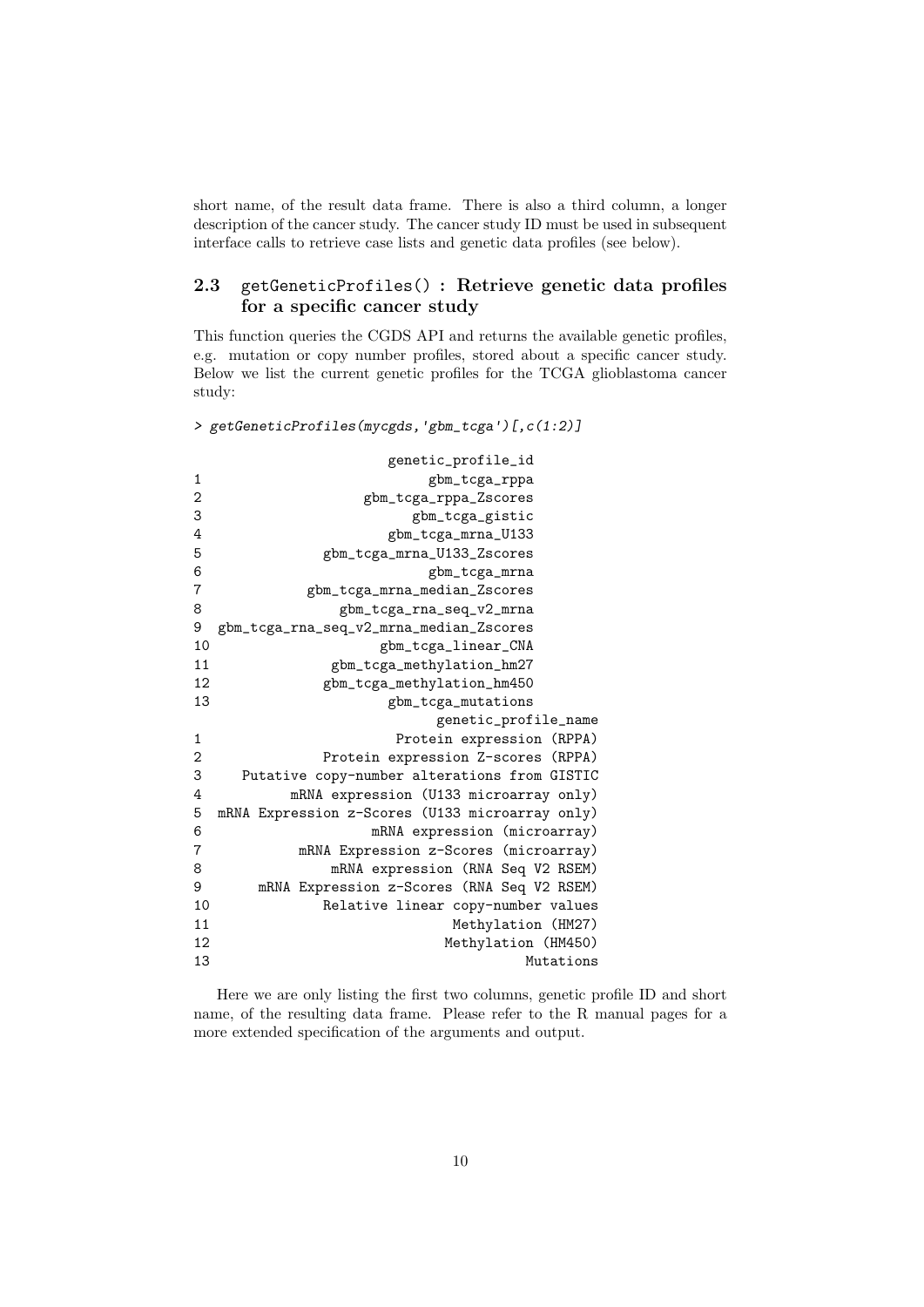#### 2.4 getCaseLists() : Retrieve case lists for a specific cancer study

This function queries the CGDS API and returns available case lists for a specific cancer study. For example, within a particular study, only some cases may have sequence data, and another subset of cases may have been sequenced and treated with a specific therapeutic protocol. Multiple case lists may be associated with each cancer study, and this method enables you to retrieve meta-data regarding all of these case lists. Below we list the current case lists for the TCGA glioblastoma cancer study:

> getCaseLists(mycgds,'gbm\_tcga')[,c(1:2)]

|                | case_list_id                                        |
|----------------|-----------------------------------------------------|
| 1              | gbm_tcga_3way_complete                              |
| $\overline{2}$ | gbm_tcga_all                                        |
| 3              | gbm_tcga_sequenced                                  |
| 4              | gbm_tcga_cna                                        |
| 5              | gbm_tcga_methylation_hm27                           |
| 6              | gbm_tcga_methylation_hm450                          |
| 7              | gbm_tcga_mrna                                       |
| 8              | gbm_tcga_rna_seq_v2_mrna                            |
| 9              | gbm_tcga_mrna_U133                                  |
| 10             | gbm_tcga_rppa                                       |
| 11             | gbm_tcga_cnaseq                                     |
|                | case_list_name                                      |
| 1              | All Complete Tumors                                 |
| 2              | All Tumors                                          |
| 3              | Sequenced Tumors                                    |
| 4              | Tumor Samples with CNA data                         |
| 5              | Tumor Samples with methylation data (HM27)          |
| 6              | Tumor Samples with methylation data (HM450)         |
| 7              | Tumor Samples with mRNA data (Agilent microarray)   |
| 8              | Tumor Samples with mRNA data (RNA Seq V2)           |
| 9              | Tumor Samples with mRNA data (U133 microarray only) |
| 10             | Tumor Samples with RPPA data                        |
| 11             | Tumor Samples with sequencing and CNA data          |

Here we are only listing the first two columns, case list ID and short name, of the resulting data frame. Please refer to the R manual pages for a more extended specification of the arguments and output.

#### 2.5 getProfileData() : Retrieve genomic profile data for genes and genetic profiles

The function queries the CGDS API and returns data based on gene(s), genetic profile(s), and a case list. The function only allows specifying a list of genes and a single genetic profile, or oppositely a single gene and a list of genetic profiles. Importantly, the format of the output data frame depends on if a single or a list of genes was specified in the arguments. Below we are retrieving mRNA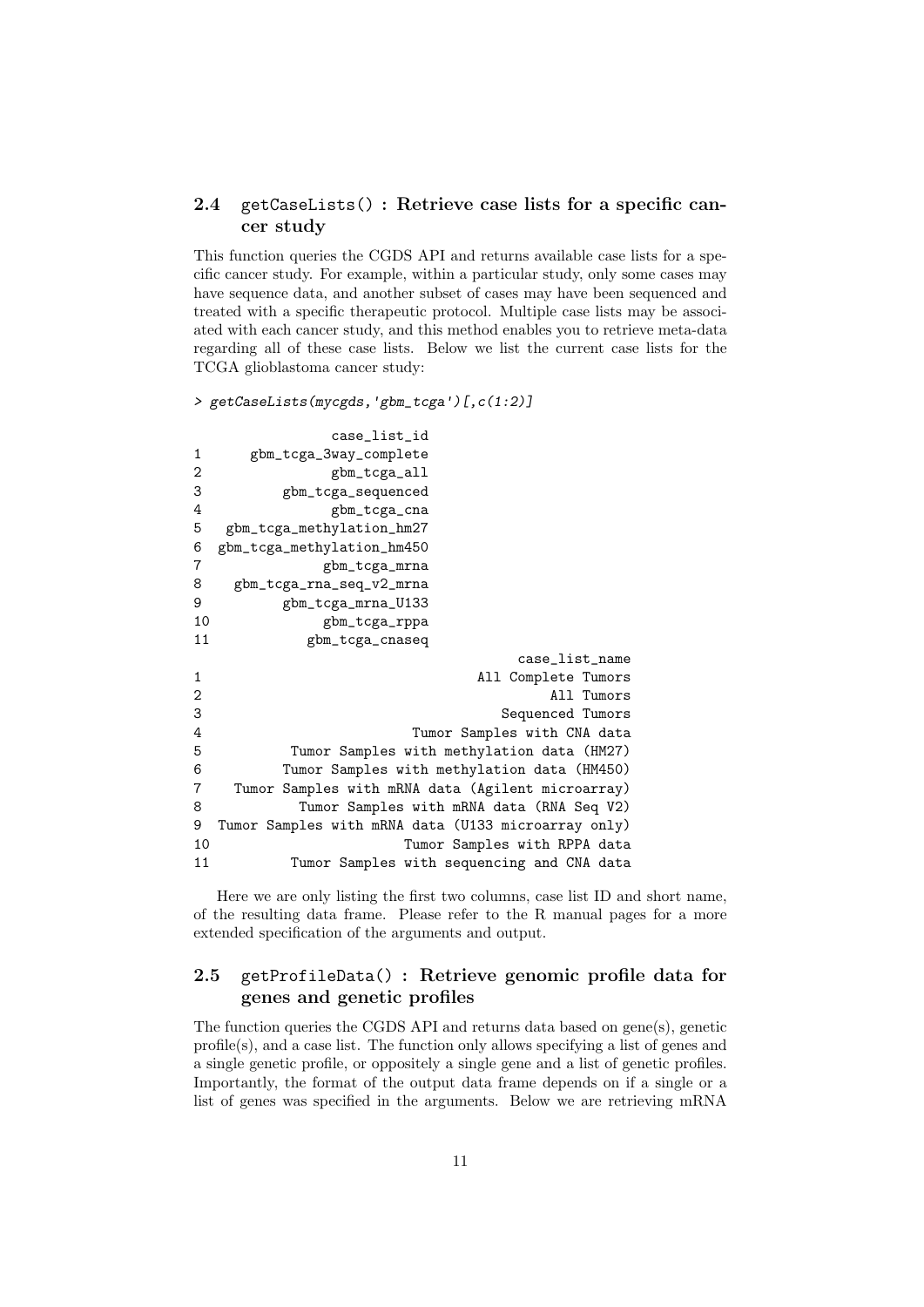expression and copy number alteration genetic profiles for the NF1 gene in all samples of the TCGA glioblastoma cancer study:

> getProfileData(mycgds, "NF1", c("gbm\_tcga\_gistic","gbm\_tcga\_mrna"), "gbm\_tcga\_all")[c(1:

gbm\_tcga\_gistic gbm\_tcga\_mrna TCGA.02.0001.01 -1 NaN TCGA.02.0003.01 0 NaN TCGA.02.0006.01 0 NaN TCGA.02.0007.01 0 NaN TCGA.02.0009.01 0 NaN

We are here only showing the first five rows of the data frame. In the next example, we are retrieving mRNA expression data for the MDM2 and MDM4 genes:

> getProfileData(mycgds, c("MDM2","MDM4"), "gbm\_tcga\_mrna", "gbm\_tcga\_all")[c(1:5),]

MDM2 MDM4 TCGA.02.0001.01 NaN NaN TCGA.02.0003.01 NaN NaN TCGA.02.0006.01 NaN NaN TCGA.02.0007.01 NaN NaN TCGA.02.0009.01 NaN NaN

We are again only showing the first five rows of the data frame.

#### 2.6 getClinicalData() : Retrieve clinical data for a list of cases

The function queries the CGDS API and returns available clinical data (e.g. patient survival time and age) for a given case list. Results are returned in a data frame with a row for each case and a column for each clinical attribute. The available clinical attributes are:

- overall\_survival\_months: Overall survival, in months.
- overall\_survival\_status: Overall survival status, usually indicated as "LIVING" or "DECEASED".
- disease\_free\_survival\_months: Disease free survival, in months.
- disease free survival status: Disease free survival status, usually indicated as "DiseaseFree" or "Recurred/Progressed".
- age\_at\_diagnosis: Age at diagnosis.

Below we retrieve clinical data for the TCGA ovarian cancer dataset (only first five cases/rows are shown):

> getClinicalData(mycgds, "ova\_all")[c(1:5),]

data frame with 0 columns and 5 rows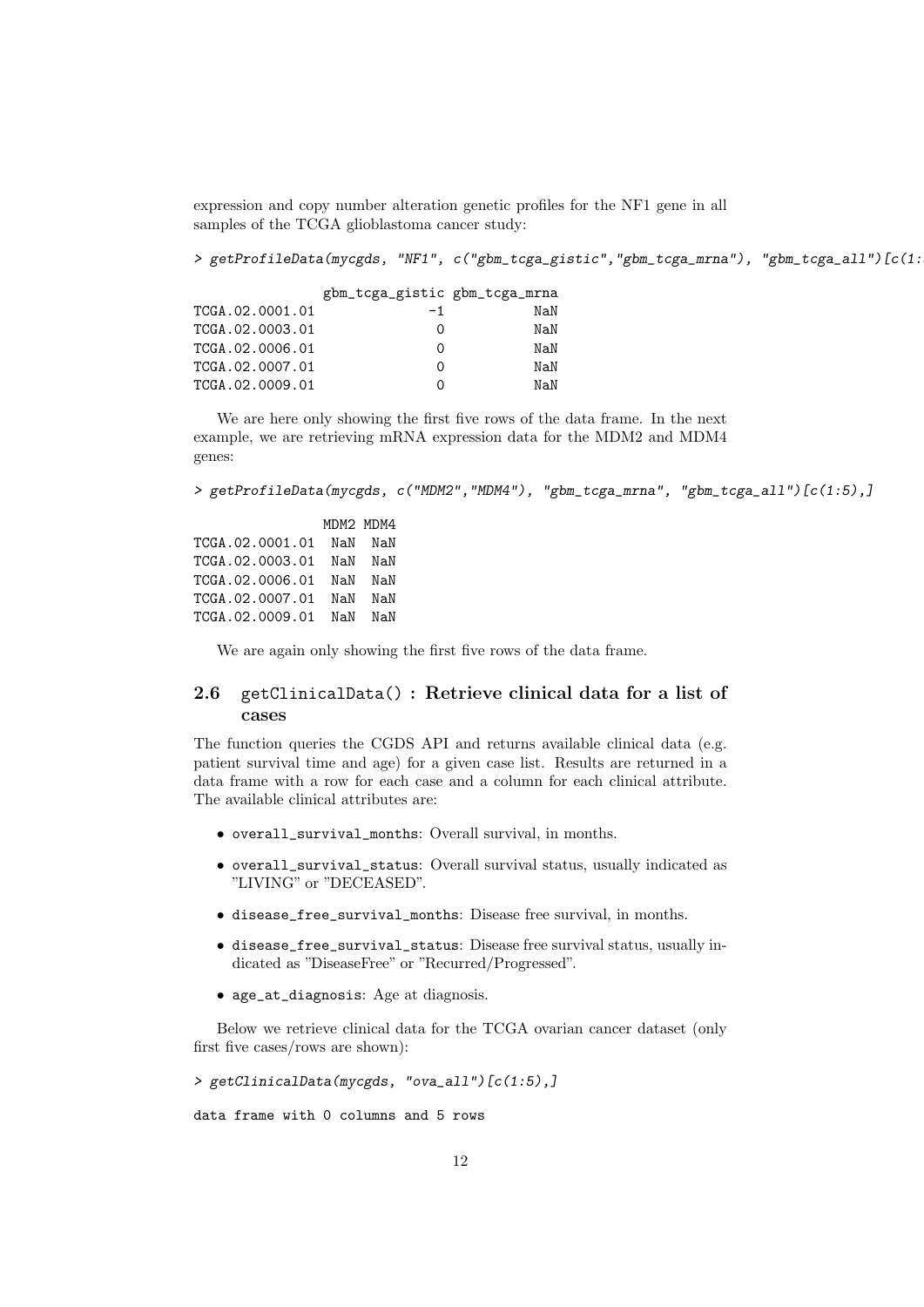## 3 Examples

#### 3.1 Example 1: Association of NF1 copy number alteration and mRNA expression in glioblastoma

As a simple example, we will generate a plot of the association between copy number alteration (CNA) status and mRNA expression change for the NF1 tumor suprpressor gene in glioblastoma. This plot is very similar to Figure 2b in the TCGA research network paper on glioblastoma (McLendon et al. 2008). The mRNA expression of NF1 has been median adjusted on the gene level (by globally subtracting the median expression level of NF1 across all samples).

```
> df = getProfileData(mycgds, "NF1", c("gbm_tcga_gistic","gbm_tcga_mrna"), "gbm_tcga_all")
> head(df)
```

| -1 | NaN                           |
|----|-------------------------------|
| O  | NaN                           |
| O  | NaN                           |
| Ω  | NaN                           |
| 0  | NaN                           |
| Ω  | NAN                           |
|    | gbm_tcga_gistic gbm_tcga_mrna |

> boxplot(df[,2]  $\tilde{ }$  df[,1], main="NF1 : CNA status vs mRNA expression", xlab="CNA status", > stripchart(df[,2] ~ df[,1], vertical=T, add=T, method="jitter",pch=1,col='red')



#### **NF1 : CNA status vs mRNA expression**

Alternatively, the generic cgdsr plot() function can be used to generate a similar plot: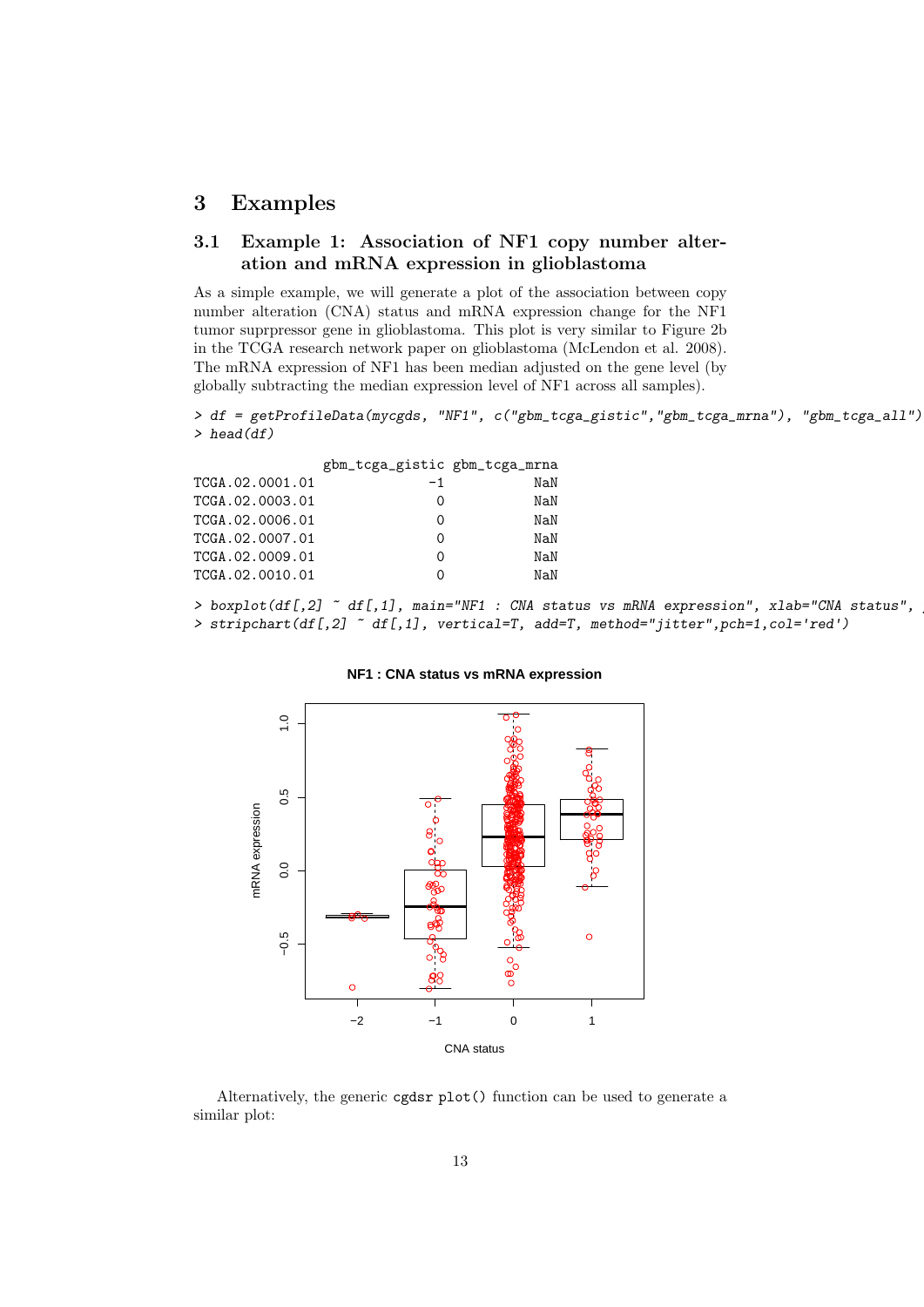> plot(mycgds, "gbm\_tcga", "NF1", c("gbm\_tcga\_gistic","gbm\_tcga\_mrna"), "gbm\_tcga\_all", sk [1] TRUE



NF1, Putative copy−number alterations from GISTIC

### 3.2 Example 2: MDM2 and MDM4 mRNA expression levels in glioblastoma

In this example, we evaluate the relationship of MDM2 and MDM4 expression levels in glioblastoma. mRNA expression levels of MDM2 and MDM4 have been median adjusted on the gene level (by globally subtracting the median expression level of the individual gene across all samples).

```
> df = getProfileData(mycgds, c("MDM2","MDM4"), "gbm_tcga_mrna", "gbm_tcga_all")
> head(df)
```
MDM2 MDM4 TCGA.02.0001.01 NaN NaN TCGA.02.0003.01 NaN NaN TCGA.02.0006.01 NaN NaN TCGA.02.0007.01 NaN NaN TCGA.02.0009.01 NaN NaN TCGA.02.0010.01 NaN NaN

> plot(df, main="MDM2 and MDM4 mRNA expression", xlab="MDM2 mRNA expression", ylab="MDM4 m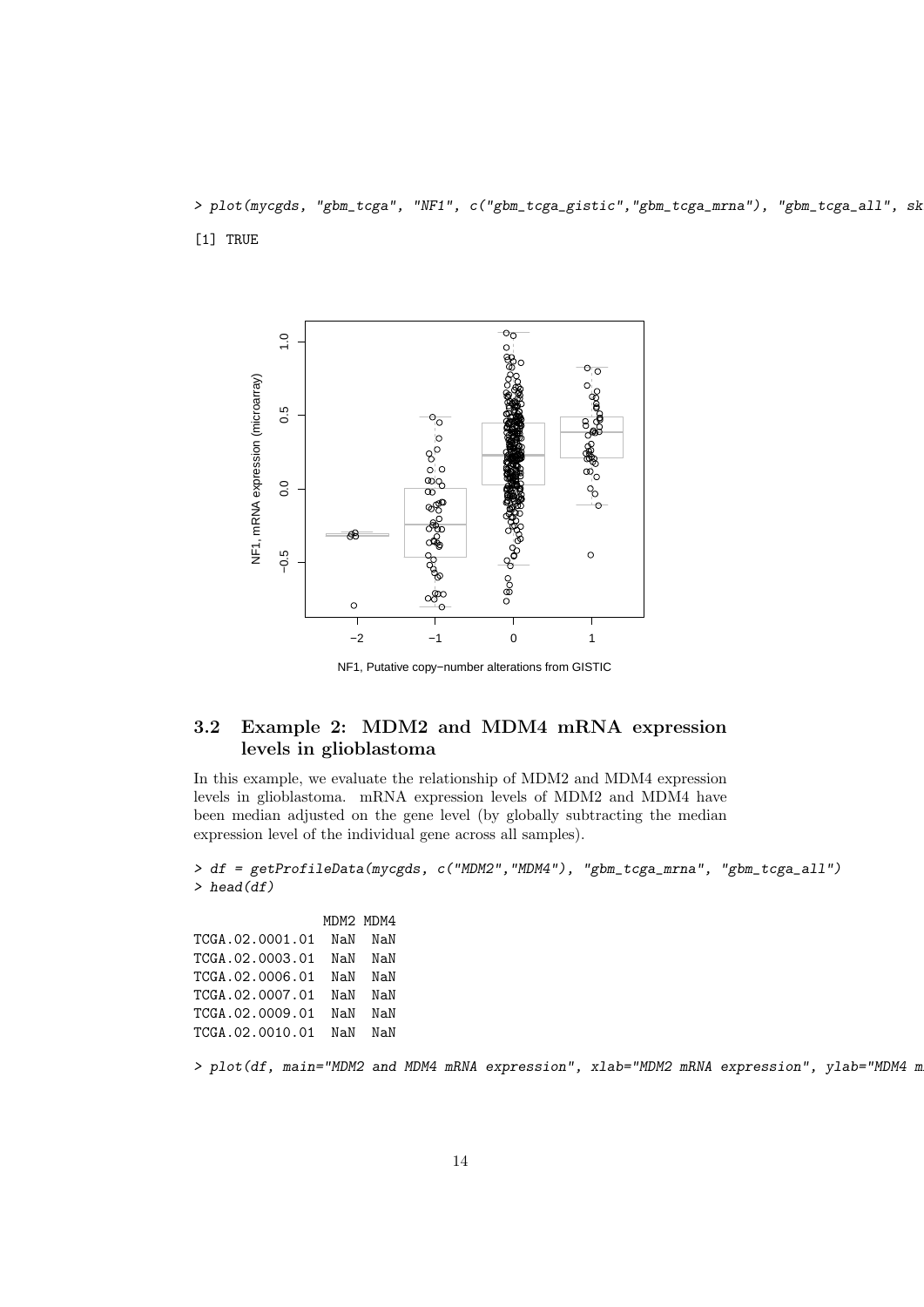

**MDM2 and MDM4 mRNA expression**

Alternatively, the generic cgdsr plot() function can be used to generate a similar plot:

> plot(mycgds, "gbm\_tcga", c("MDM2","MDM4"), "gbm\_tcga\_mrna" ,"gbm\_tcga\_all") [1] TRUE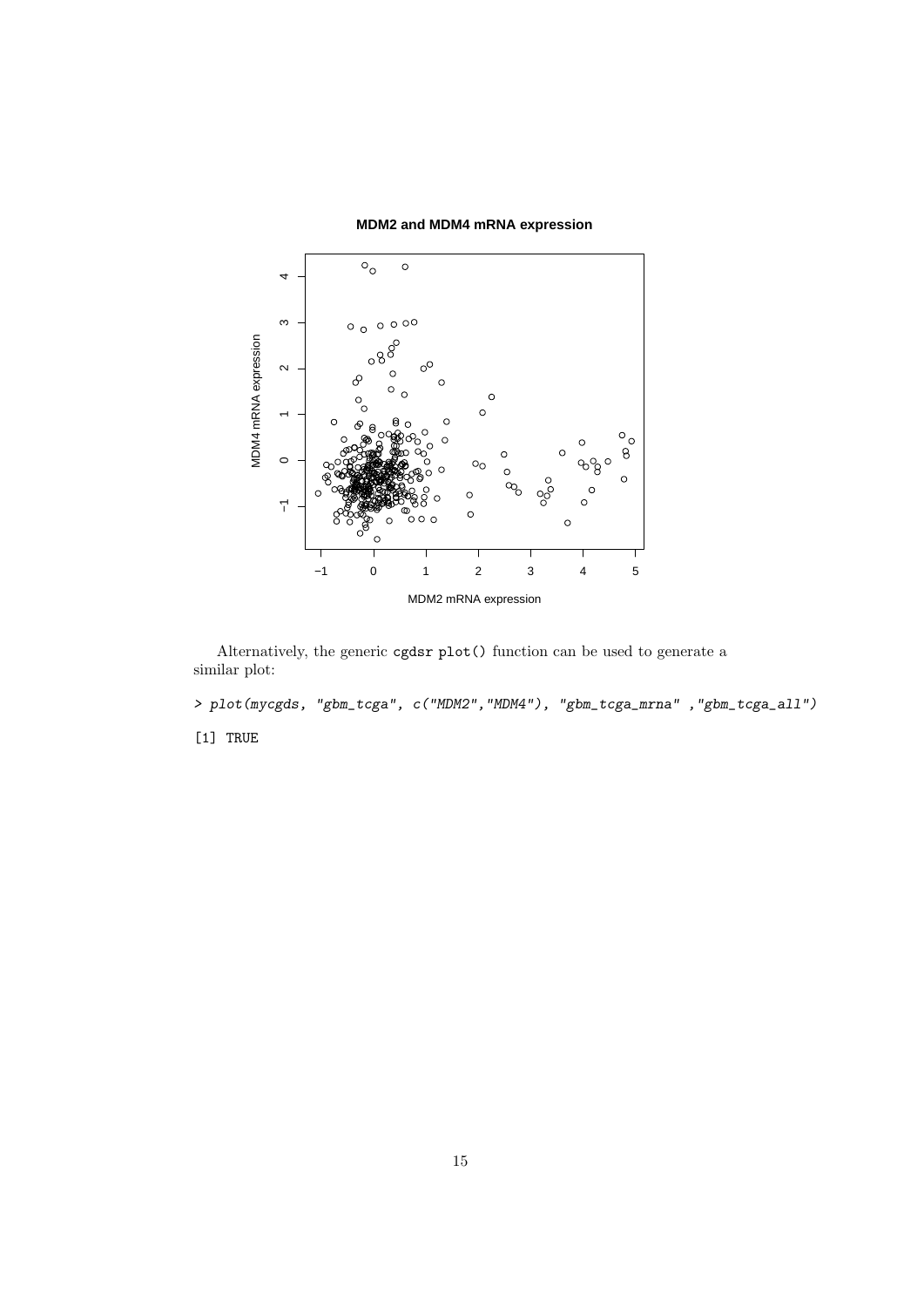

#### 3.3 Example 3: Comparing expression of PTEN in primary and metastatic prostate cancer tumors

In this example we plot the mRNA expression levels of PTEN in primary and metastatic prostate cancer tumors.

```
> df.pri = getProfileData(mycgds, "PTEN", "prad_mskcc_mrna_median_Zscores", "prad_mskcc_pr
> head(df.pri)
           PTEN
PCA0001 9.467183
PCA0002 9.041528
PCA0003 8.511305
PCA0004 NaN
PCA0005 9.413217
PCA0006 NaN
> df.met = getProfileData(mycgds, "PTEN", "prad_mskcc_mrna_median_Zscores", "prad_mskcc_me
> head(df.met)
           PTEN
PCA0182 7.486938
PCA0183 NaN
PCA0184 7.578755
PCA0185 NaN
PCA0186 NaN
PCA0187 8.756132
```